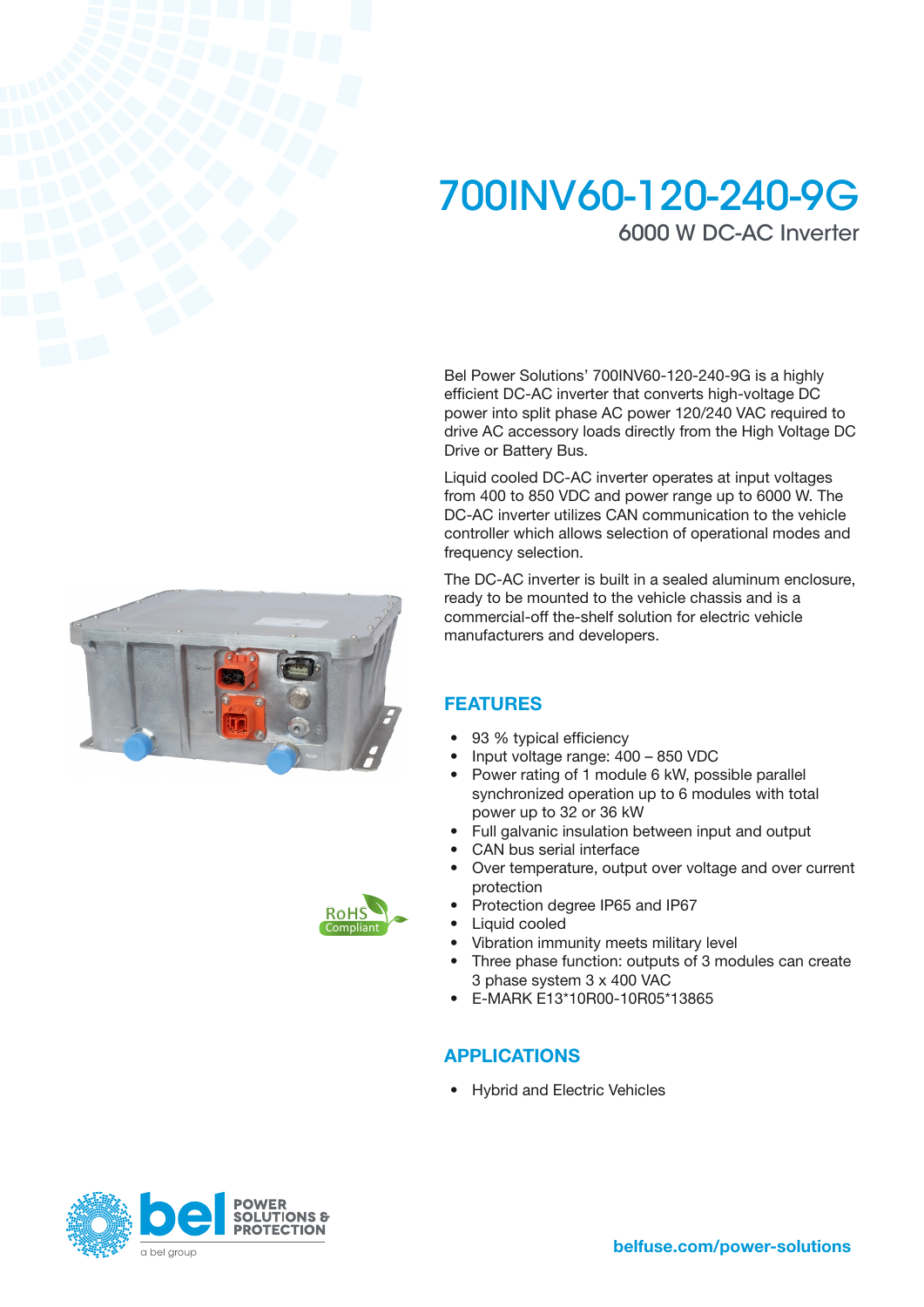### 1. MODEL SELECTION

MODEL DESCRIPTION

700INV60-120-240-9G

## 2. INPUT SPECIFICATIONS

| <b>PARAMETER</b>             | <b>DESCRIPTION / CONDITION</b>                                   | <b>MIN</b> | <b>NOM</b> | <b>MAX</b> | <b>UNIT</b> |
|------------------------------|------------------------------------------------------------------|------------|------------|------------|-------------|
| Input Voltage                |                                                                  | 400        | 700        | 850        | <b>VDC</b>  |
| Max. Input Current           | at nominal Power 6000 W, Vin = 400 $V_{mean}$                    |            | 17         | 19         | <b>ADC</b>  |
|                              | at peak Power 8000 W Vin = 400 $V_{\text{mean}}$                 |            |            | 22         | <b>ADC</b>  |
| <b>Typical Efficiency</b>    | Maximum @ Vin = 700 VDC, Pout = 4 kW, T coolant = $40^{\circ}$ C |            | 93         |            | $\%$        |
| Internal Power Loss          | at Vin = 700 VDC, Pout = 6 kW, T coolant = $40^{\circ}$ C        |            | 430        |            | W           |
|                              | at Vin = 700 VDC, Pout = 0 kW, $T_{\rm c}$ coolant = 40°C        |            | 110        |            | W           |
| Input Line Interruption      | Inverter shutdown                                                |            |            | 400        | <b>VDC</b>  |
| Input Capacitance            |                                                                  |            |            | 54         | μF          |
| Insulation                   | Input-to-Chassis: Basic                                          | 3000       |            |            | <b>VDC</b>  |
|                              | Input-to-Output: Reinforced                                      | 3000       |            |            | <b>VDC</b>  |
| <b>Insulation Resistance</b> | Input to Chassis (ground)                                        | 10         |            |            | $M\Omega$   |
|                              | Input to Output                                                  | 10         |            |            | $M\Omega$   |
| Input Current Waveform       | Remaining amplitude part of 50 / 60 Hz component                 |            |            | 10         | %           |
| <b>Inrush Current</b>        | External pre-charging circuit required                           |            |            |            |             |

### 3. OUTPUT SPECIFICATIONS

| <b>PARAMETER</b>                 | <b>DESCRIPTION / CONDITION</b>                                                                                                                                                                             | <b>MIN</b> | <b>NOM</b>          | <b>MAX</b>           | <b>UNIT</b>    |
|----------------------------------|------------------------------------------------------------------------------------------------------------------------------------------------------------------------------------------------------------|------------|---------------------|----------------------|----------------|
|                                  | L1 to N, L2 to N                                                                                                                                                                                           |            | 120                 |                      | <b>VAC</b>     |
| Output Voltage                   | $L1$ to $L2$                                                                                                                                                                                               |            | 240                 |                      | <b>VAC</b>     |
| Phase shift                      | $L1$ to $L2$                                                                                                                                                                                               |            | 180                 |                      | Deg            |
| <b>Output Current</b>            | at 6 kW                                                                                                                                                                                                    |            | 25                  |                      | $\mathsf{A}$   |
| <b>Output Power</b>              | Continuous<br>Output overload, (max. 10 sec)<br>Overload for motor load spin-up (max 3 sec)                                                                                                                | 8          |                     | 6<br>8               | <b>kVA</b>     |
| <b>Static Regulation</b>         | L1 = L2 = 120 VAC at load 0 to 25 A                                                                                                                                                                        | $-12$      |                     | $+12$                | <b>VAC</b>     |
| In-factory Output Calibration    | L1 to L2 = 240 VAC at load 25 A, T coolant = $30^{\circ}$ C                                                                                                                                                | 237.75     |                     | 237.85               | <b>VAC</b>     |
| Frequency                        |                                                                                                                                                                                                            |            | 50/60               |                      | Hz             |
| Periodic & Random Deviation      | at 120 VAC / Nominal load<br>- Differential Mode 20 MHz of Vo max<br>- Differential Mode 20 MHz                                                                                                            |            | 3<br>$\overline{4}$ |                      | $\%$<br>$Vp-p$ |
| <b>Load Crest Factor</b>         | Vin = 400 - 850 Vmean, So1 = So2 = 3 kVA, lpk1 = lpk2 = 75 A,<br>T ambient = $85^{\circ}$ C. T coolant = $70^{\circ}$ C                                                                                    |            |                     | 3                    |                |
| <b>Total Harmonic Distortion</b> | Vin = 400 - 850 Vmean, So1 = So2 = $(0.01 \text{ kVA}, 1 \text{ kVA}, 3 \text{ kVA})$ ,<br>$cos(fi) = (0.5, 1)$ , T_ambient = 25°C, T_coolant = 50°C<br>$0.1 - 1$ kVA linear load<br>1 - 3 kVA linear load |            |                     | $\overline{4}$<br>10 | $\frac{0}{6}$  |
| Turn-On Delay                    | After application of DC input or cycling enable signal                                                                                                                                                     |            |                     | 5000                 | ms             |
| <b>Load Power Factor</b>         | The output voltage of the inverter kept within the limits.                                                                                                                                                 | 0.3        |                     | 1                    |                |

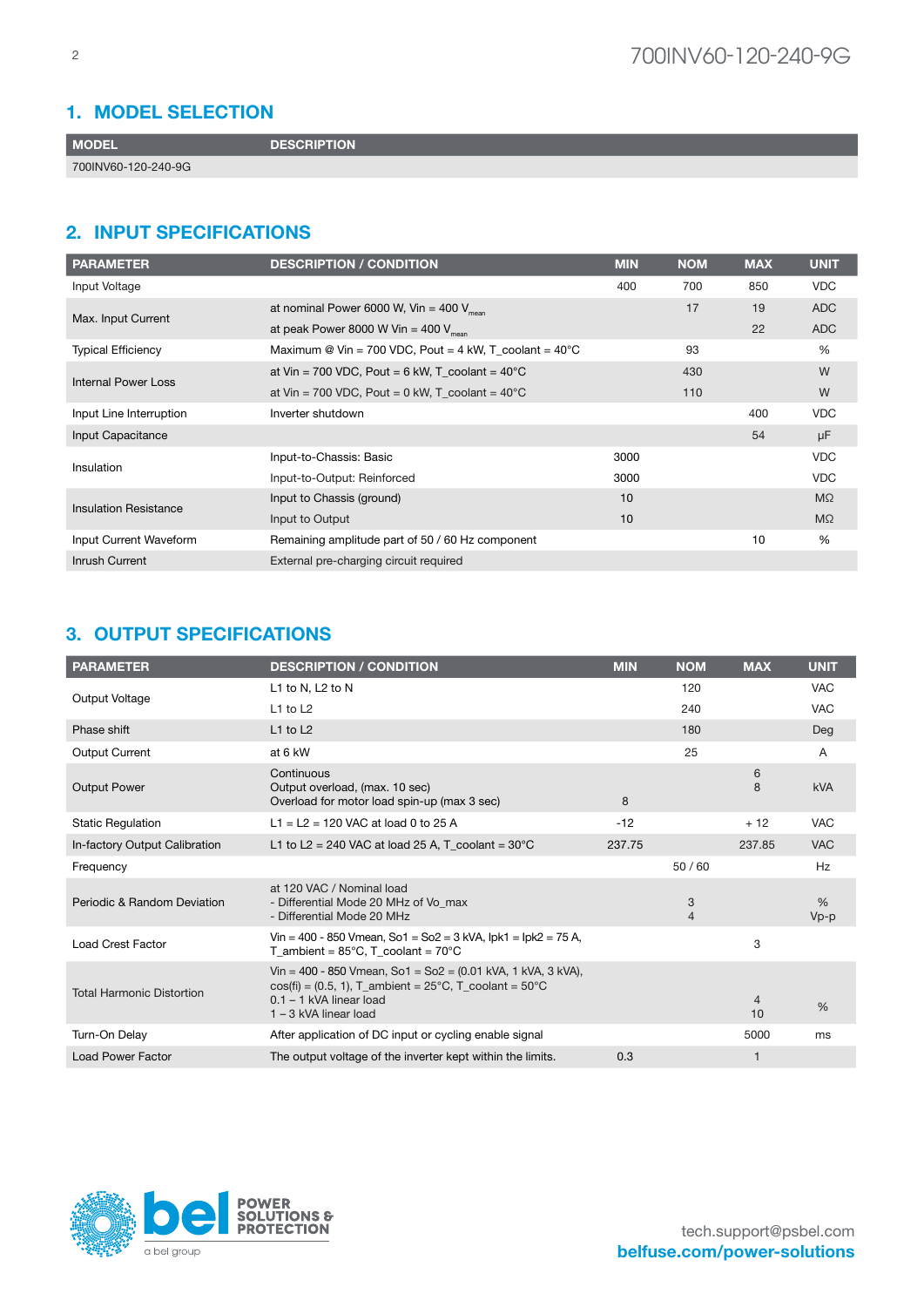# 4. PROTECTION SPECIFICATIONS

| <b>PARAMETER</b>                                        | <b>DESCRIPTION / CONDITION</b>                                                                                                                                                                                              | <b>MIN</b> | <b>NOM</b> | <b>MAX</b>    | <b>UNIT</b> |
|---------------------------------------------------------|-----------------------------------------------------------------------------------------------------------------------------------------------------------------------------------------------------------------------------|------------|------------|---------------|-------------|
| <b>Output Over-Current Protection</b><br>shut-down time | Vin = 400 - 850 Vmean, T_ambient = $85^{\circ}$ C, T_coolant = $70^{\circ}$ C,<br>$101 = 102$ = step from 25 Arms to 27.5 Arms<br>$101 = 102$ = step from 25 Arms to 33 Arms<br>$101 = 102$ = step from 25 Arms to >33 Arms |            |            | 65<br>12<br>3 | s           |
| <b>Short Circuit Survival</b><br>shut-down time         | Vin = 700 Vmean, T ambient = $85^{\circ}$ C, T coolant = 70 $^{\circ}$ C,<br>$101 = 102 = from 25 \text{ Arms}/cos(Fi) = 1$ to short cut                                                                                    | 60         |            |               | ms          |
| <b>Output Over-Voltage Protection</b>                   | Latch type                                                                                                                                                                                                                  | 200        |            | 210           | <b>Vpk</b>  |
| <b>Output Under-Voltage Protection</b>                  | UV duration 60 ms                                                                                                                                                                                                           | 95         |            | 100           | <b>Vrms</b> |
| Over-Temperature Protection                             | Converter shutdown at T coolant higher than                                                                                                                                                                                 | 70         |            |               | °C          |
| Input Fuse Protection                                   | DC Input: Single on positive pole                                                                                                                                                                                           |            | 25         |               | A           |
| Input Low Line Protection                               | Turn ON threshold<br>Turn OFF threshold                                                                                                                                                                                     | 390<br>380 | 395<br>385 | 400<br>390    | <b>VDC</b>  |
| Input Overvoltage protection                            | Recovery: Vin re-cycling or ENABLE                                                                                                                                                                                          | 855        |            | 865           | <b>VDC</b>  |

# 5. MONITORING AND CONTROL SIGNALS

| <b>PARAMETER</b>            | <b>DESCRIPTION / CONDITION</b>                                                                                                                                                                                                                                         |
|-----------------------------|------------------------------------------------------------------------------------------------------------------------------------------------------------------------------------------------------------------------------------------------------------------------|
| CAN BUS SAE J1939 Interface | $250$ kBit/s                                                                                                                                                                                                                                                           |
| <b>ENABLE</b>               | Inverter turned ON signal is pulled-up by 100 kOhm to 5 V internally by default (after Uin is connected, unit will<br>start with outputs enabled).<br>Inverter turned OFF pulled down to 0.6 V or 100 Ohm to signal GND (pin 7) - by external components, e.g. switch. |
| <b>FREQ SELECT</b>          | Output frequency selected to 60 Hz signal is pulled up 100 kOhm to 5 V internally<br>Output frequency selected to 50 Hz signal is pulled down to 0.6 V or 100 Ohm or less to signal GND (pin 7)                                                                        |
| <b>SYNC</b>                 | Operation of multiple inverter modules in parallel mode.<br>SYNC signals of individual modules have to be connected together and twisted with signal ground (pin 7)                                                                                                    |
| <b>HVIL</b> function        | Internal short is provided on HVIL pins.                                                                                                                                                                                                                               |

# 6. READBACK ACCURACY ON CAN

| <b>PARAMETER</b>                 | <b>DESCRIPTION / CONDITION</b>                                                                                                                                                                                                                                                                                                     |
|----------------------------------|------------------------------------------------------------------------------------------------------------------------------------------------------------------------------------------------------------------------------------------------------------------------------------------------------------------------------------|
| Output current readback accuracy | Under all conditions for currents below 4.0 Arms read back is not working, i.e. read back value is not accurate /<br>representing actual output current value.<br>For current higher than 4.0 A this readback is valid:<br>In case of crest factor 1:<br>$± 1.0$ Arms<br>In case of crest factor higher than 2.5 :<br>$± 3.0$ Arms |
| Input voltage readback accuracy  | $±$ 4.0 VDC                                                                                                                                                                                                                                                                                                                        |
| Output voltage readback accuracy | $\pm$ 1.0 Vrms                                                                                                                                                                                                                                                                                                                     |

# 7. ENVIRONMENTAL SPECIFICATIONS

| <b>PARAMETER</b>             | <b>DESCRIPTION / CONDITION</b>                                                                                  | <b>MIN</b>     | <b>NOM</b> | <b>MAX</b>     | <b>UNIT</b> |
|------------------------------|-----------------------------------------------------------------------------------------------------------------|----------------|------------|----------------|-------------|
| Altitude                     | Operating: 62 kPa absolute pressure<br>Non-Operating:18.6 kPa absolute pressure                                 |                |            | 3600<br>12 200 | m           |
| <b>Operating Temperature</b> | Liquid cooled:<br>$T_{\text{codant}}$ with no derating<br>$T_{\text{amb}}$ at full load, with no power derating | $-40$<br>$-40$ |            | $+70$<br>$+85$ | $^{\circ}C$ |
| Storage Temperature          |                                                                                                                 | $-40$          |            | $+95$          | °C          |
| Humidity                     | SAE J1455 JAN 2011                                                                                              |                |            |                |             |
| Shock                        | SAE J1455                                                                                                       |                |            |                |             |
| Vibration                    | SAE J1455, MIL-STD-202G                                                                                         |                |            |                |             |



Asia-Pacific +86 755 298 85888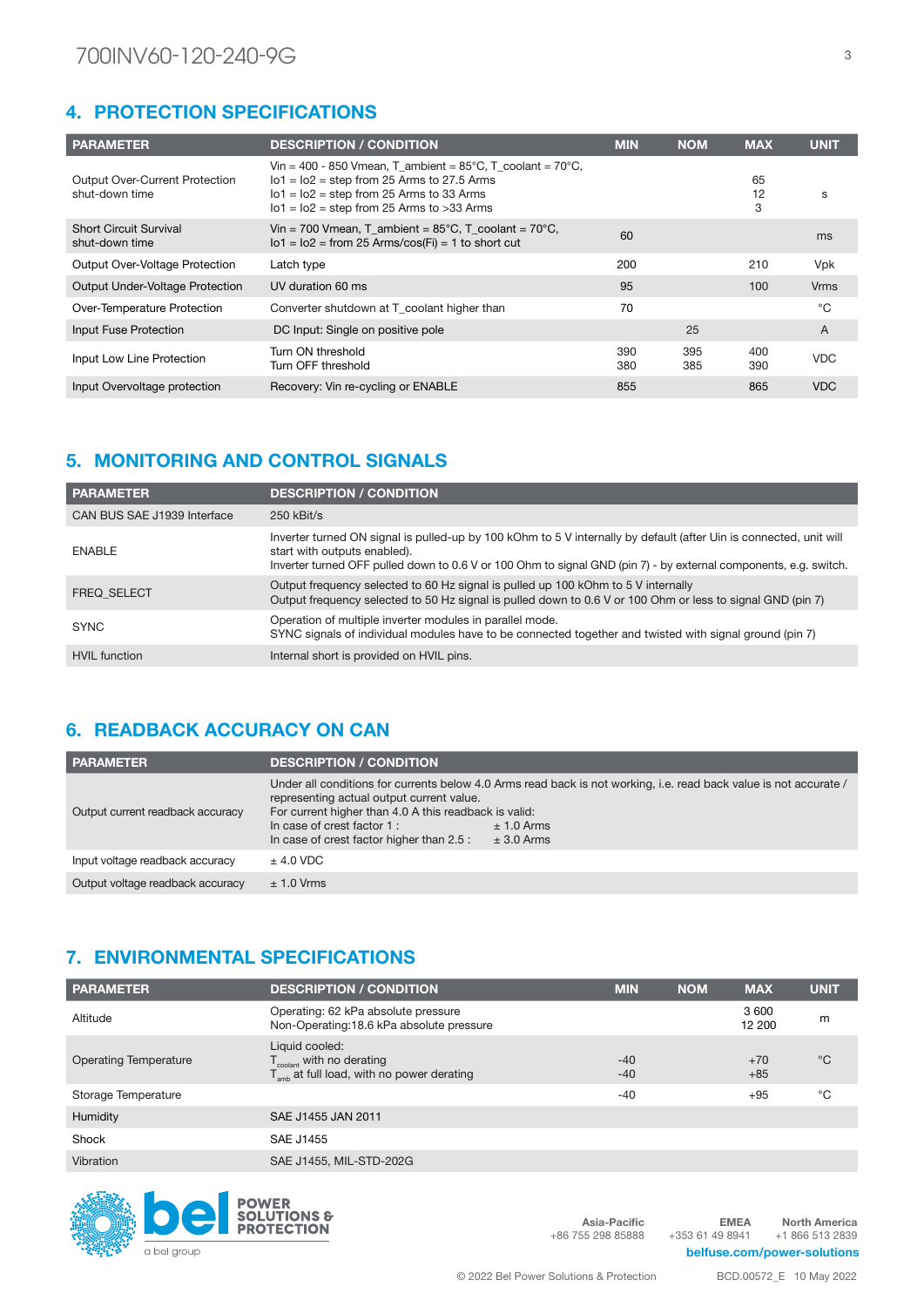# 8. SAFETY, REGULATORY & EMI SPECIFICATIONS

| <b>PARAMETER</b>                       | <b>DESCRIPTION / CONDITION</b>                        | <b>CRITERION</b>                             |
|----------------------------------------|-------------------------------------------------------|----------------------------------------------|
| Insulation                             | Basic<br>Reinforced                                   | Input-to-Protective Earth<br>Input-to-Output |
| <b>Radiated Emission</b>               | UN ECE R10 4th Edition                                | <b>ESA</b> level                             |
| Electrostatic Discharge                | IEC 61000-4-2 (10 V/m)                                | Performance Criterion B                      |
| Radiated Electromagnetic Field         | IEC 61000-4-3, SAE J1113/21                           | Performance Criterion B                      |
| Electrical Fast Transient (EFT) /Burst | IEC 61000-4-4, ISO 7637-2; Level 2 (+/-2 kV, 2.5 kHz) | Performance Criterion B                      |
| <b>RF Conducted Immunity</b>           | Level 3 (10V, 0.1580 MHz, AM 80%, 1 KHz)              | Performance Criterion A                      |
| <b>RF Disturbances Immunity</b>        | SAE J1113-41                                          | Class A                                      |

# 9. INVERTER MODULE CONNECTORS

| <b>PARAMETER</b>                  | <b>DESCRIPTION / CONDITION</b>            | <b>MANUFACTURER</b>              | <b>MPN</b> |
|-----------------------------------|-------------------------------------------|----------------------------------|------------|
| Input Connector (IN)              | High voltage connecter with HVIL function | Tyco electronics<br>HVA630 key A | 2141272-1  |
| Output Connector (OUT)            | High voltage unshielded connector         | Delphi                           | 13879038   |
| CAN BUS & Signal Interface (CTRL) | Panel mounted                             | Molex MX150                      | 47725-1310 |

# 10.CONNECTORS FOR MATING WIRING HARNESS

| <b>PARAMETER</b>             | <b>DESCRIPTION / CONDITION</b>                                                                    | <b>MPN</b>                                                                   |
|------------------------------|---------------------------------------------------------------------------------------------------|------------------------------------------------------------------------------|
| DC Input Connector           | Housing Tyco HVA630 (2 pcs)<br>Shielding Tyco HVA630 (2 pcs)<br>Female terminal (4 pcs)           | 9-2141256-1, 9-2141259-1<br>9-2141262-2<br>1-1241408-3, 963716-1 or 963716-2 |
|                              | Sealing (4 pcs)                                                                                   | 9-2141265-4, 9-2141264-4,<br>9-2141263-4, 9-2141261-4                        |
| AC Output Connector          | Housing Delphi (1 pc)<br>Power terminal (4 pcs),<br>Signal terminal (2 pcs, not used for contact) | 13879046<br>13783301<br>13711549                                             |
| CAN BUS and Signal Interface | Housing Molex (1 pc)<br>Female terminal (12 pcs, 11 pcs used for contact)                         | 33472-1206<br>0330122002                                                     |

# 11.CONNECTOR PINOUTS



DC Input Connector AC Output Connector Signal Connector





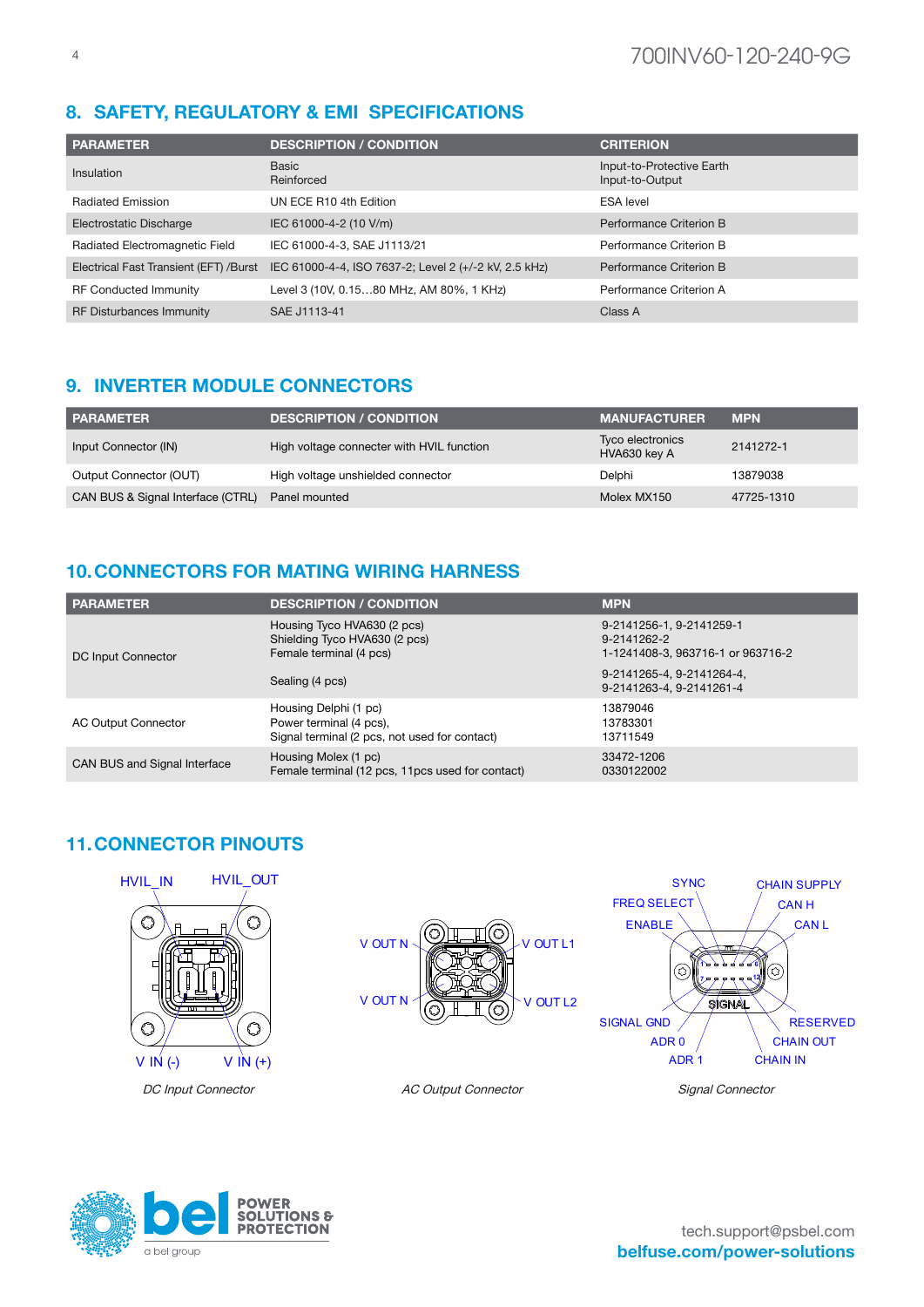# 700INV60-120-240-9G <sup>5</sup>

| <b>PIN</b>     | <b>DESCRIPTION</b>  | <b>FUNCTION</b>                |
|----------------|---------------------|--------------------------------|
| 1              | <b>ENABLE</b>       | <b>ENABLE</b>                  |
| $\overline{2}$ | <b>FREQ SELECT</b>  | Frequency select               |
| 3              | <b>SYNC</b>         | Multi inverter synchronization |
| $\overline{4}$ | <b>CHAIN SUPPLY</b> | Chain protection supply        |
| 5              | CAN H               | CAN BUS H                      |
| 6              | CAN_L               | <b>CAN BUS L</b>               |
| $\overline{7}$ | SIGNAL GND          | Signal return                  |
| 8              | ADR 0               | Addressing pin                 |
| 9              | ADR_1               | Addressing pin                 |
| 10             | <b>CHAIN IN</b>     | Chain protection input         |
| 11             | <b>CHAIN OUT</b>    | Chain protection output        |
| 12             | Reserved            | Reserved                       |

Signal Connector Pin Description

### 12. PARALLEL FUNCTION OF MULTIPLE MODULES IN SYNCHRONIZED MODE

Purpose of running multiple modules in parallel is to get higher power. The maximum number of parallel modules is 6, see wiring diagram below.

| <b>Number of modules</b> | Max. Power 1 [kVA]<br>Full coolant temp. range | Max. Power 2 [kVA]<br>Reduced coolant temp range to 50°C |
|--------------------------|------------------------------------------------|----------------------------------------------------------|
| っ                        | 11.2                                           | 12                                                       |
| 3                        | 16.8                                           | 18                                                       |
| $\overline{4}$           | 22.4                                           | 24                                                       |
| 5                        | 28.0                                           | -30                                                      |
| 6                        | 33.6                                           | 36                                                       |

During parallel operation load current is shared evenly between modules. However because of production tolerance on the output voltage calibration and passive current sharing between modules (droop sharing) there may be a deviation of load current - up to 6% difference module to module is possible vs. the average value. The result of this deviation may cause some modules to deliver more current than others. In the Table above, in the centre column (Max. power 1), is the available power when none of the paralleled modules override their nominal current of 25 A. The right column specifies condition for n modules - n \* 6 kVA. In the case of Max. Power 2, some of the modules may be operating over their nominal power. Functioning above the maximum power is however acceptable since the overcurrent protection only activates at an output current of ~27.5 A, however this is only possible when operating at a lower coolant temperature range, so that the over-temperature protection doesn't trip off the overloaded module.

### 13. THREE-PHASE FUNCTION

Modules connected in a 3 phase configuration, per the diagram below are able to produce a 3 x 400 VAC output. To achieve the 240 VAC, each modules L1 is connected to L2.

The slaves function at 120° and 240° out of phase from the master by setting up the addressing per the table below.

| $ADR_0$ (PIN 8) | <b>ADR_1 (PIN 9)</b> | <b>FUNCTION</b> |
|-----------------|----------------------|-----------------|
|                 |                      | Master          |
|                 |                      | Slave 120 Deg   |
|                 |                      | Slave 240 Deg   |
|                 |                      | Reserved        |

Note: Each of the address pins are digital and have internal pull up impedances, therefore a non-connected pin will result in a logic high.



Asia-Pacific +86 755 298 85888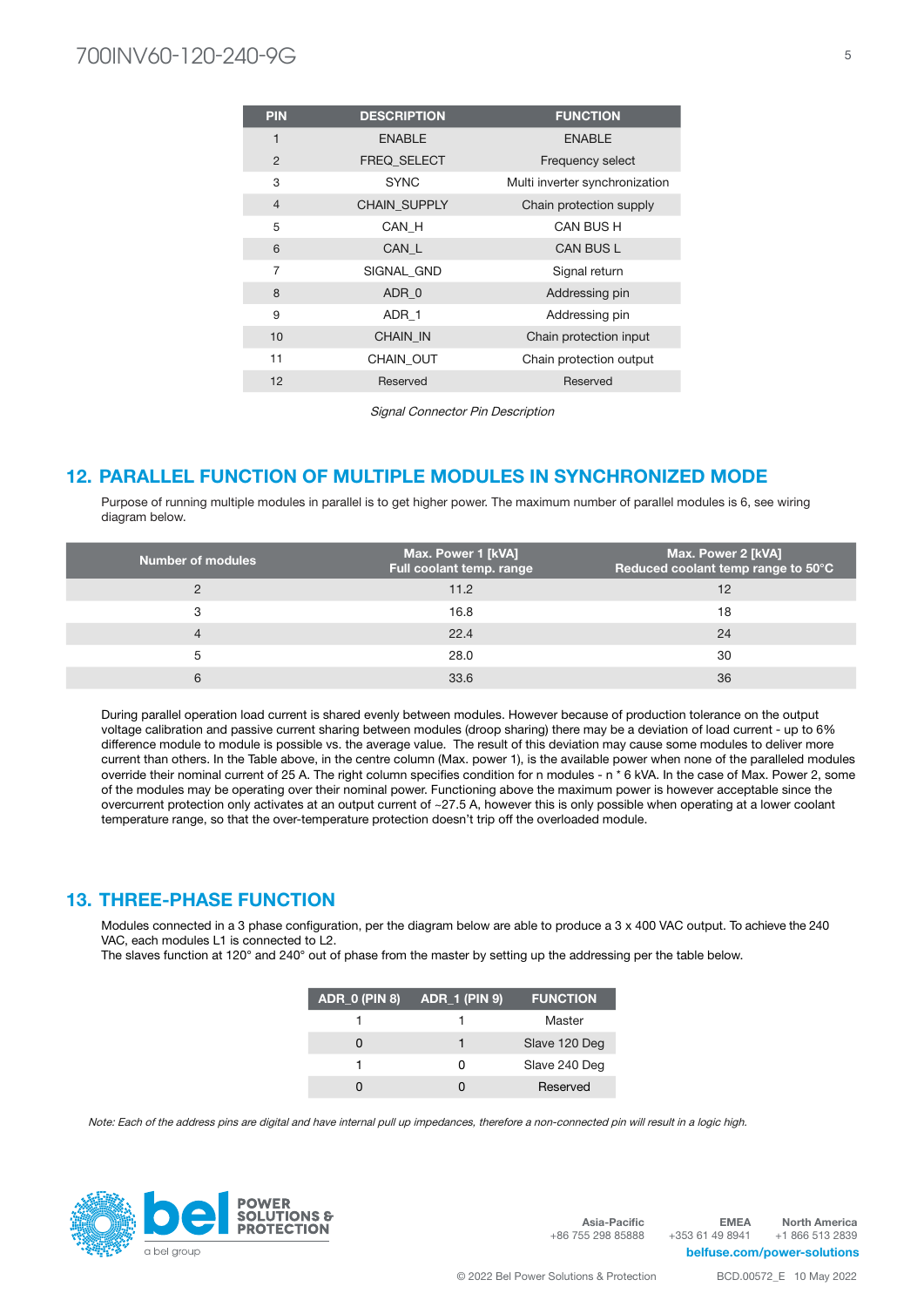### 14. ADDITIONAL DETAILS

#### MULTI-UNIT CAN ADDRESSING

After input power is connected parallel modules (or units connected in a three phase configuration, here after called "paired" units) automatically allocate their addresses on the CAN line. The design allows up to 6 paired modules, addresses are always chosen from the range of B4 to B9. Every time the input power is re-cycled there may be different addresses allocated to units in comparison to the previous state, but they will be always inside of range of B4 to B9. If the user counts active devices, within this range, you know how many modules are actively connected. In case the CAN line is not required for paired modules, then it does not need to be connected. However in the case CAN is not used the sync BUS and chain circuit still need to be co connected.

### ENABLE CONTROL

Output enable control works either through the hardware enable pin or by sending CAN message "nv\_b\_cmd\_Enable". Hardware ENABLE PIN has higher priority than CAN Enable command, i.e. if hardware ENABLE PIN is pulled down to 0.6 V or 100 Ohm to signal GND (pin 7), unit will ignore CAN Enable command until hardware ENABLE PIN is disconnected from 0.6 V / signal GND (pin 7). Hardware ENABLE PIN is internally pulled up by 100 kOhm to 5 V by default, which means, after Uin is connected, unit will start with outputs enabled. To start unit with output disabled ENABLE PIN has to be connected to 0.6 V or 100 Ohm to signal GND (pin 7), by external components, e.g. switch.

In parallel mode, hardware enable pins are required to be wired together, this ensures the same level is sent to all modules. The requirement CAN enable message is sent out to all active units. By re-cycling the enable control (disable then re-enable) will clear an output latch condition that might have occurred because of a protection feature e.g.: output over current, over temperature, etc.

#### PAIRED MODE SYNC

Modules use the "sync" signal to synchronize their outputs. This happens automatically and there is no user intervention required. After start up one of the paired units automatically establishes itself as the master, all other units in the paired configuration will default to slave operation. Slaves synchronize their outputs according to the reference waveform from master.

#### READ BACK OF INPUT / OUTPUT VALUES

In paired mode each module provides its own values. However in paired mode when input and/or output voltages are tied together there could be a read back inaccuracy of up to typical ± 2V. Regarding output current, each module will provide its own value. To get the total output current the user must summarize read backs from all active modules.

#### PAIRED MODE PROTECTION FUNCTIONS

In paired mode, the signal connector wiring is continuously monitored. This monitoring serves to protect modules against losing synchronization signal during service and is established via a chain circuit starting from the first module and ending with the last. The user needs to establish the chain circuit in the external wiring harness according to diagrams below. In case the chain line is broken all units in the chain will shut down and provide active warning bit on CAN Bit 29 – Inv\_b\_flt\_SyncError. This may happen for example when signal connector of any unit is unplugged during service.

There is no redundancy provided for paired modules. This means in case a functional failure would occur in any of the paired modules, all modules would shut down. This is a requirement to protect output stages of modules against permanent damage.

#### PAIRED MODE CHASSIS GROUNDING

During parallel operation it is required that the chassis of all paired modules are galvanic tied together and grounded to PE.



Asia-Pacific +86 755 298 85888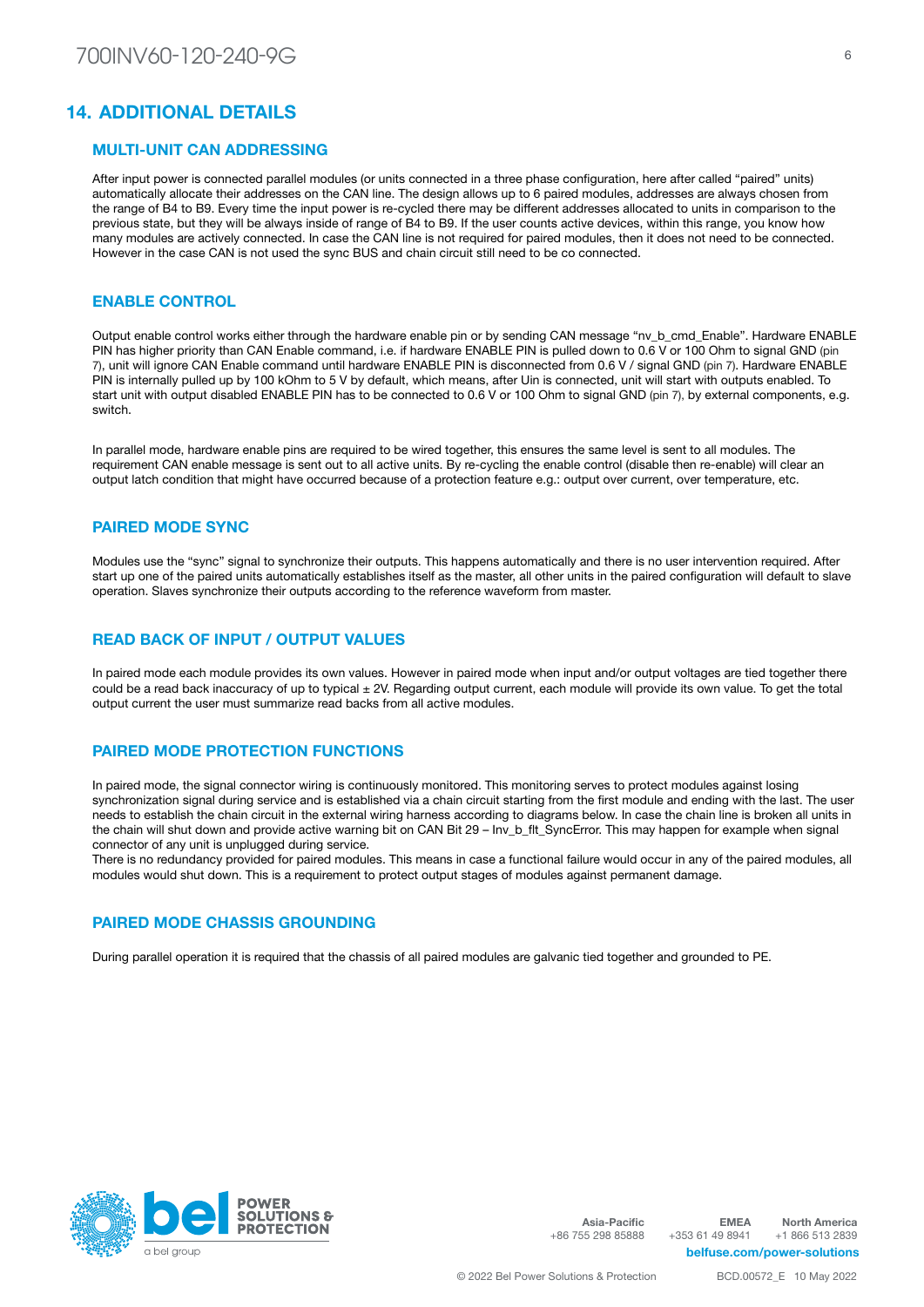#### 15.WIRING SETUP **Wiring schematic for parallel operation inverter ver.: 1.2**



Figure 1. Wiring setup for parallel operation 700INV60-120-240-9G



Figure 2. Wiring setup for single operation 700INV60-120-240-9G



Asia-Pacific +86 755 298 85888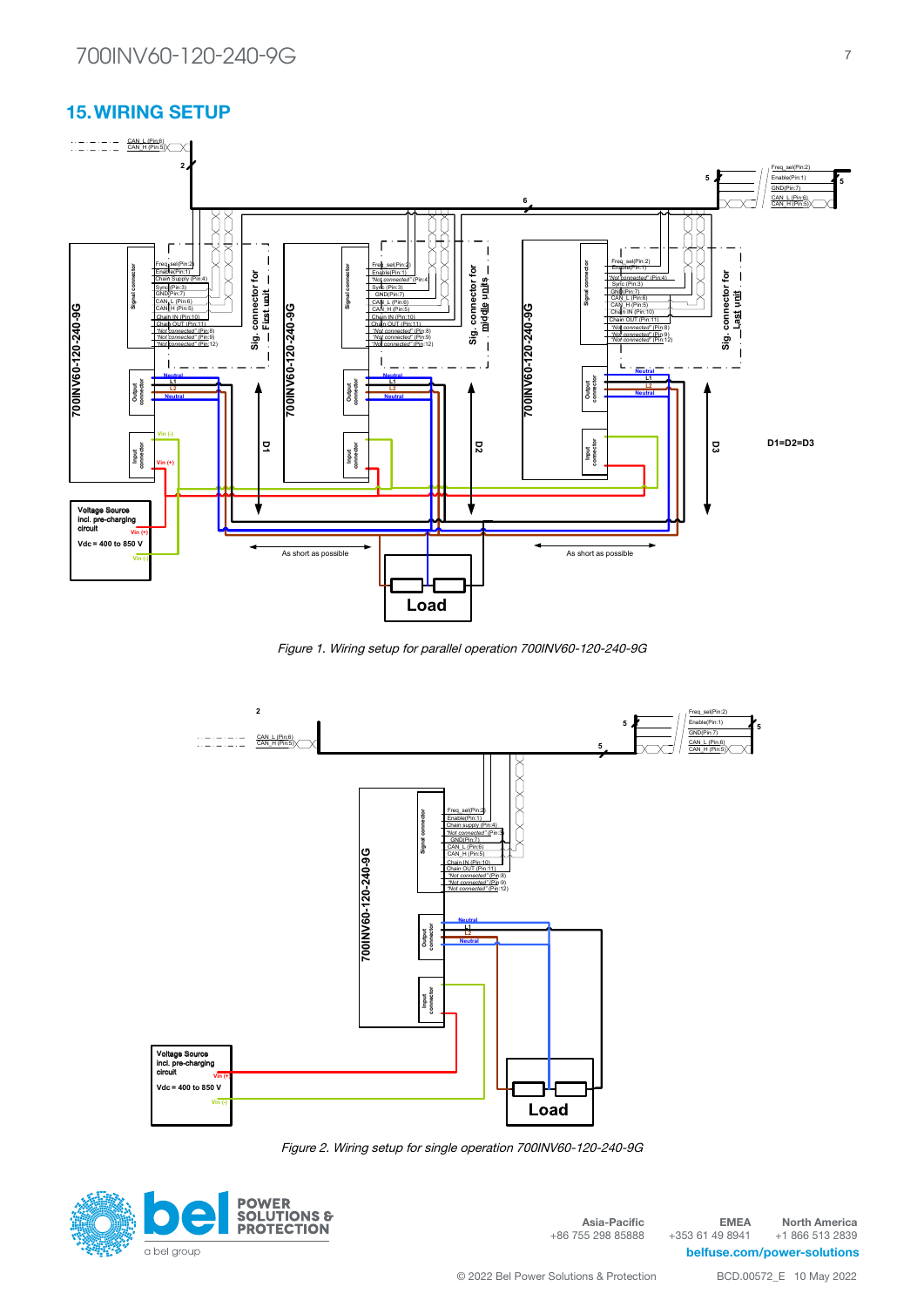

Figure 3. Wiring setup for 3-phase operation 700INV60-120-240-9G



Figure 4. 700INV60-120-240-9G Pressure losses at coolant flow dependency



Asia-Pacific +86 755 298 85888